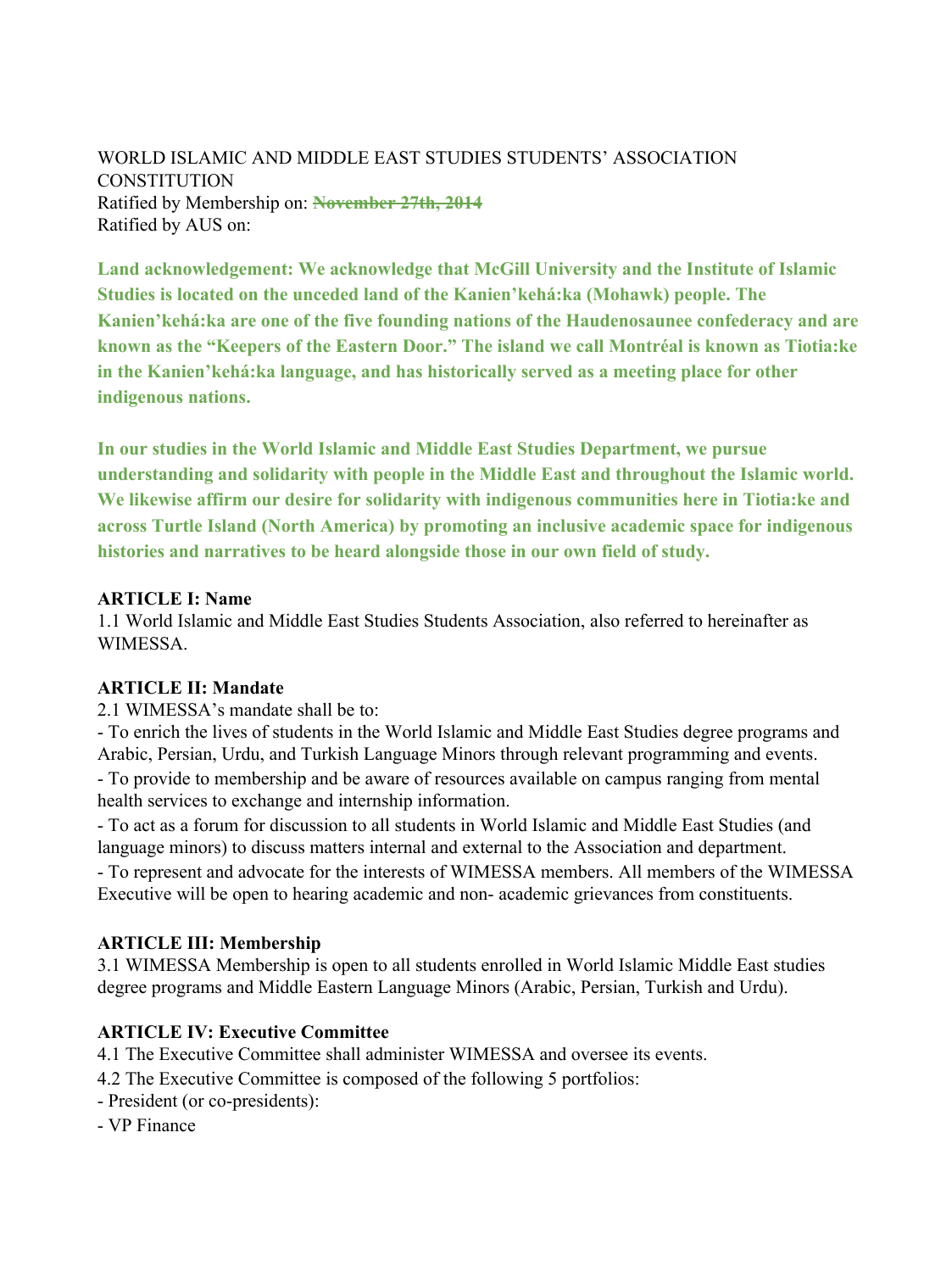### **- VP Communications**

- VP Internal
- **VP Special Programming**
- VP External
- VP Academic
- VP Internships and Exchange
- VP Events

4.3 The Executive Committee shall meet for an extended meeting as close to the beginning of the fall semester as possible (with the entire executive committee present), after which the executive committee will meet bi-weekly at least.

# **ARTICLE V: Portfolios**

- 5.1 The President (or co-presidents) shall:
- Facilitate WIMESSA meetings.
- Act as chief executive officer, chief representative, and chief spokesperson for WIMESSA.
- Oversee events.
- Coordinate and, if necessary, moderate between WIMESSA executives.

**5.2 The VP Communications shall:**

**-Disseminate Listservs to membership with relevant information.**

**-Administer WIMESSA's various social media accounts.**

**- Be responsible for developing healthy relations with student and community organizations in McGill, particularly those clubs related to the Middle East.**

**- Be responsible for promoting WIMESSA's image in the McGill community.**

**- Organize and update the WIMESSA mailing list.**

**- Coordinate the submission and distribution of annual WIMESSA elections and all by-elections materials.**

5.3 The VP Finance shall:

- Be in charge of organizing WIMESSA's finances.
- Put together a yearly budget for WIMESSA activities and submit it to the AUS.
- Ensure the funding and financial stability of the club.
- Be intimately familiar with the Finance section of the AUS Financial Guidebook.

- Be consciously aware of funding sources available to WIMESSA (i.e. through AUS and SSMU, etc.) and be able to suggest those when necessary.

5.4 The VP Internal shall:

- Shall be responsible for booking rooms, setting WIMESSA meeting agendas, and taking minutes at WIMESSA meetings.

- Organize elections and tally votes.
- Serve as a connection between faculty, staff, and the association.
- Organize the **optional** annual WIMESSA executive retreat.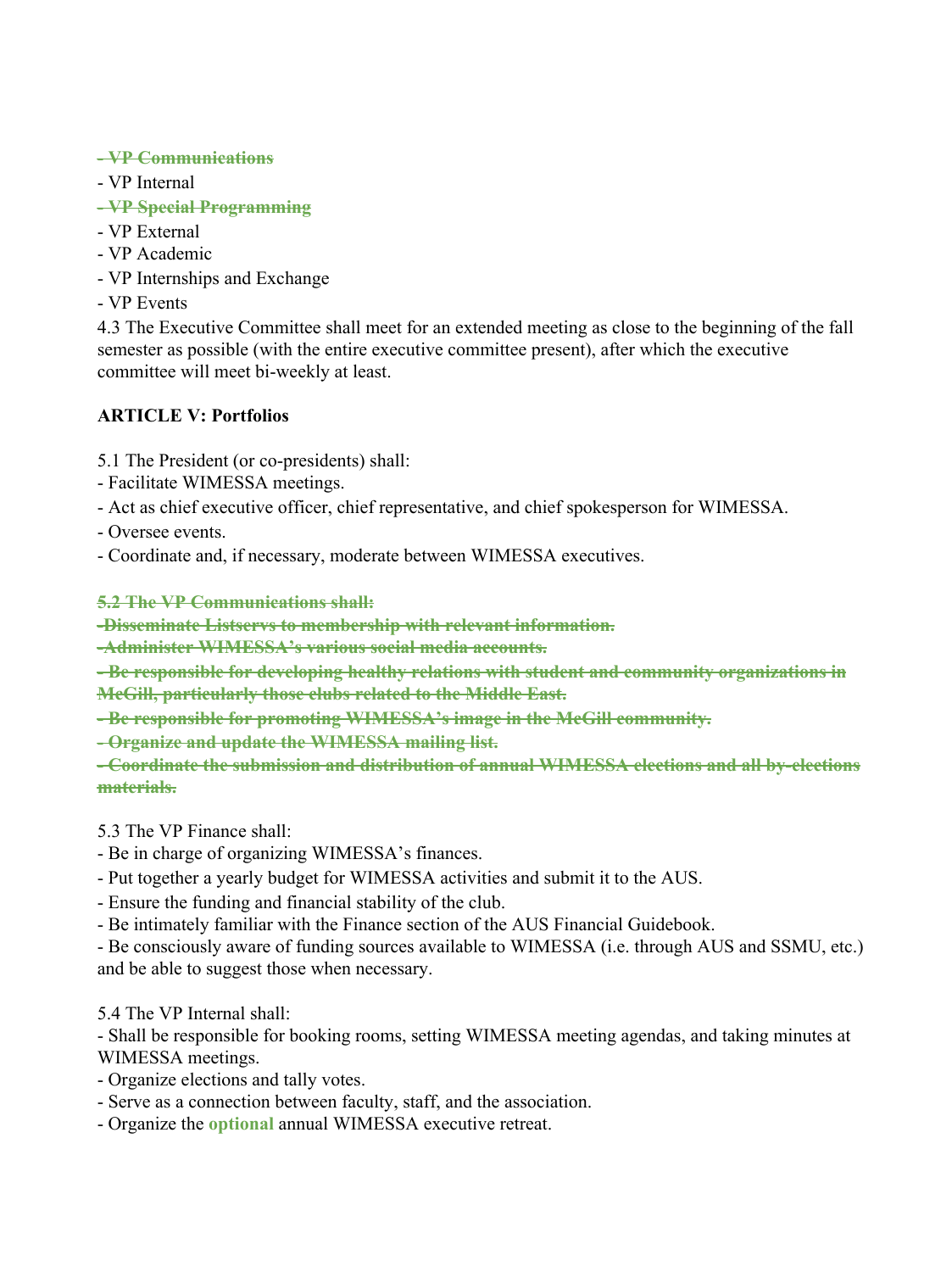- Disseminate Listservs to membership with relevant information, **including updating the WIMESSA mailing list.**

- Administer WIMESSA's various social media accounts.

**- Be responsible for developing healthy relations with student and community organizations in McGill, particularly those clubs related to the Middle East.**

- Be responsible for promoting WIMESSA's image in the McGill community.

**- Organize and update the WIMESSA mailing list.**

- Coordinate the submission and distribution of annual WIMESSA elections and all by-elections materials.

5.5 The VP External shall:

**- Attend all AUS Council Meetings.**

- Foster good relations and liaise between WIMESSA and other departments and associations.

- Actively pursue opportunities to collaborate with other departmental organizations and groups.

**- Be responsible for developing healthy relations with student and community organizations in McGill, particularly those clubs related to the Middle East.**

5.6 The VP Events shall:

**- Propose, organize and facilitate special WIMESSA programming such as coffee hours, guest speakers and Association outings.**

**- Be responsible for compiling a post-event report for each event hosted by WIMESSA and submitting said report to the WIMESSA Google Drive.**

**- Designate and ensure the attendance of at least two sober individuals at all WIMESSA events involving the consumption of alcohol.**

5.7 The VP Academic shall:

**- Advocate and represent WIMESSA members' interests within the department, AUS, McGill administration and faculty.**

**- Sit on relevant departmental, AUS, and McGill committees.**

**- Coordinate the association's tutoring and mentorship program.**

5.8 The VP Internships and Exchange coordinator shall:

**- Advocate for more internship and exchange opportunities, especially in the Middle East and North Africa.**

**- Work closely with the Arts Internship Office and McGill's offices for exchange and study abroad.**

**- Form relationships between WIMESSA and institutions that offer exchange or internship opportunities.**

- Inform WIMESSA members about travel restrictions in the Middle East and North Africa.

**- Conduct an exchange information session at least once per semester open to WIMESSA constituents.**

## **ARTICLE VI: Fees**

6.1 The WIMESSA fee will be collected by the AUS and distributed to WIMESSA in Fall and Winter allocations.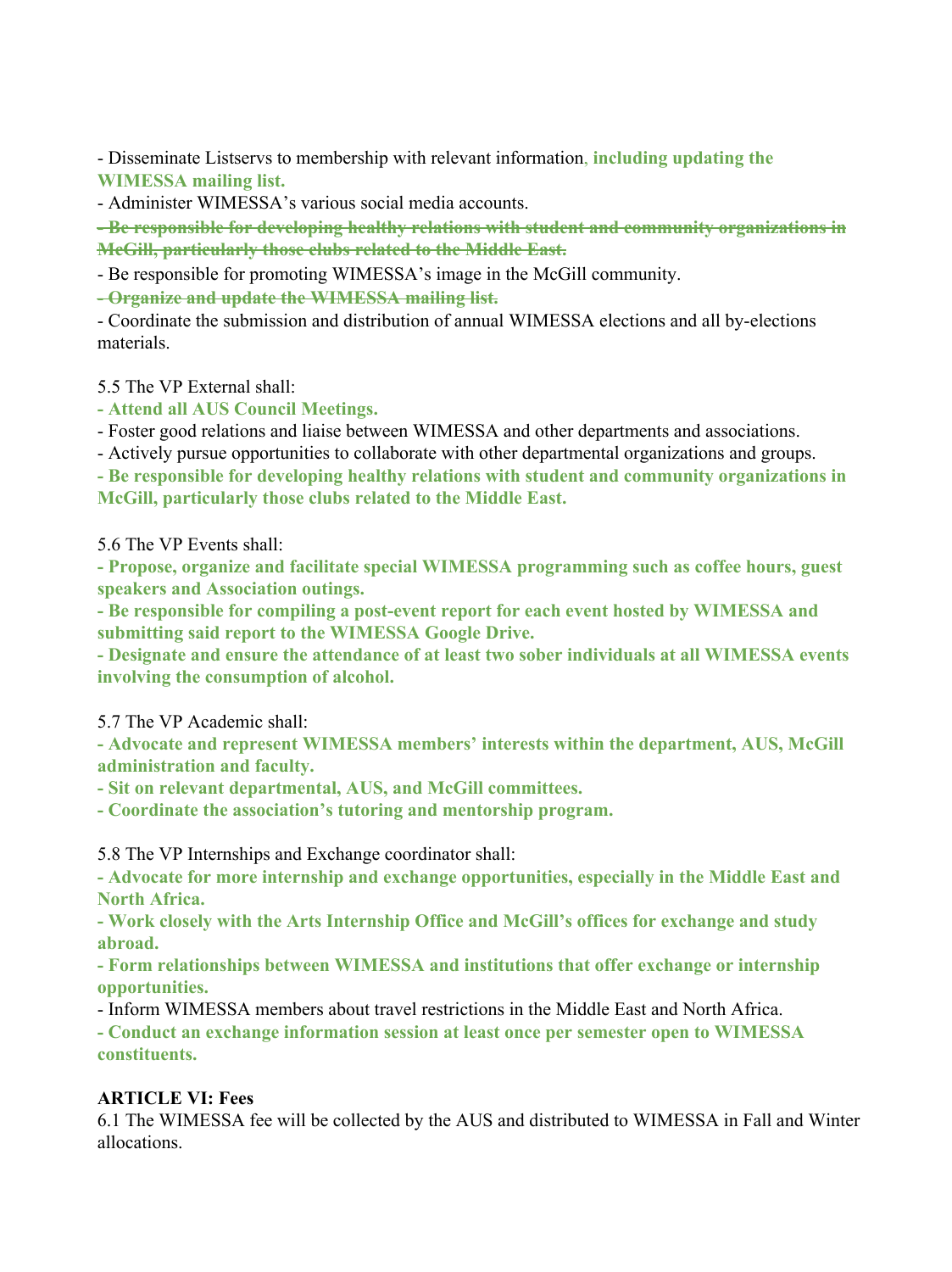# **ARTICLE VII: Finances**

7.1 The VP Finance will be in charge of organizing finances, including records, budgets, and all dealings with AUS VP Finance.

7.2 The WIMESSA Executive will examine financial records and standing as necessary during the semester.

7.3 WIMESSA VP Finance will conduct a Fall and Winter audit (two separate audits) of the Society's finances.

# **ARTICLE VIII: Meetings**

8.1 Regular Executive meetings will take place at least bi-weekly throughout the fall and winter terms. 8.2 There shall be a General Executive Meeting held in early March for the purpose of electing a new Executive.

**8.3 There shall be a WIMESSA Town Hall in the first month of each semester open to all students pursuing a WIMES degree or Arabic, Persian, Urdu, or Turkish minors, the purpose of which should be to inform constituents of plans for the semester, promoting transparency, and fielding suggestions and questions from students.**

# **ARTICLE IX: Electoral Procedures**

9.1 Voting will take place in earliest March week that does not encompass Reading Week.

9.2 Each person interested in any WIMESSA position will submit a short paragraph describing their experience and goals for the coming year. They are free to submit photos and creative digital media as well, so long as it contributes to their elections platform.

9.3 These paragraphs will be combined and sent out to all students and faculty on the WIMESSA mailing list. **WI**MESSA members will vote for one person for each position.

9.4 The VP Internal will tally the votes and make the executive decision. Votes will be submitted to the WIMESSA **ELECTIONS** email address. At this time the VP Internal **and IIS**

**administrator/student advisor** will be the only executive with access to the official email.

9.5 The new WIMESSA Executive will meet with the current executive all through March and April. 9.6 In the case that an executive position is empty either through resignation or lack of applicants in the spring, the new executive will solicit applications for each position in the fall and fill vacancies by appointment.

**9.7 In the case of a tie between up to two candidates, both candidates will be selected to fill the position.**

**- This tie breaking procedure holds during matters of application-based appointments.**

**- If there is a tie between more than two candidates, a re-election will be called just for those candidates involved in the tie.**

## **ARTICLE X: Removal Procedures**

**10.1 For a WIMESSA executive member to be removed from his/her/their position, another member must submit a notice of impeachment to the WIMESSA email two weeks before the meeting during which the removal vote will occur.**

**10.2 There must be a simple majority (>50%) vote among the executives in order for the impeachment to carry through to a removal.**

**10.3 WIMESSA constituents who gather signatures of 10% of WIMESSA students may petition for the removal of an executive, which will then be voted two weeks after the submission of the**